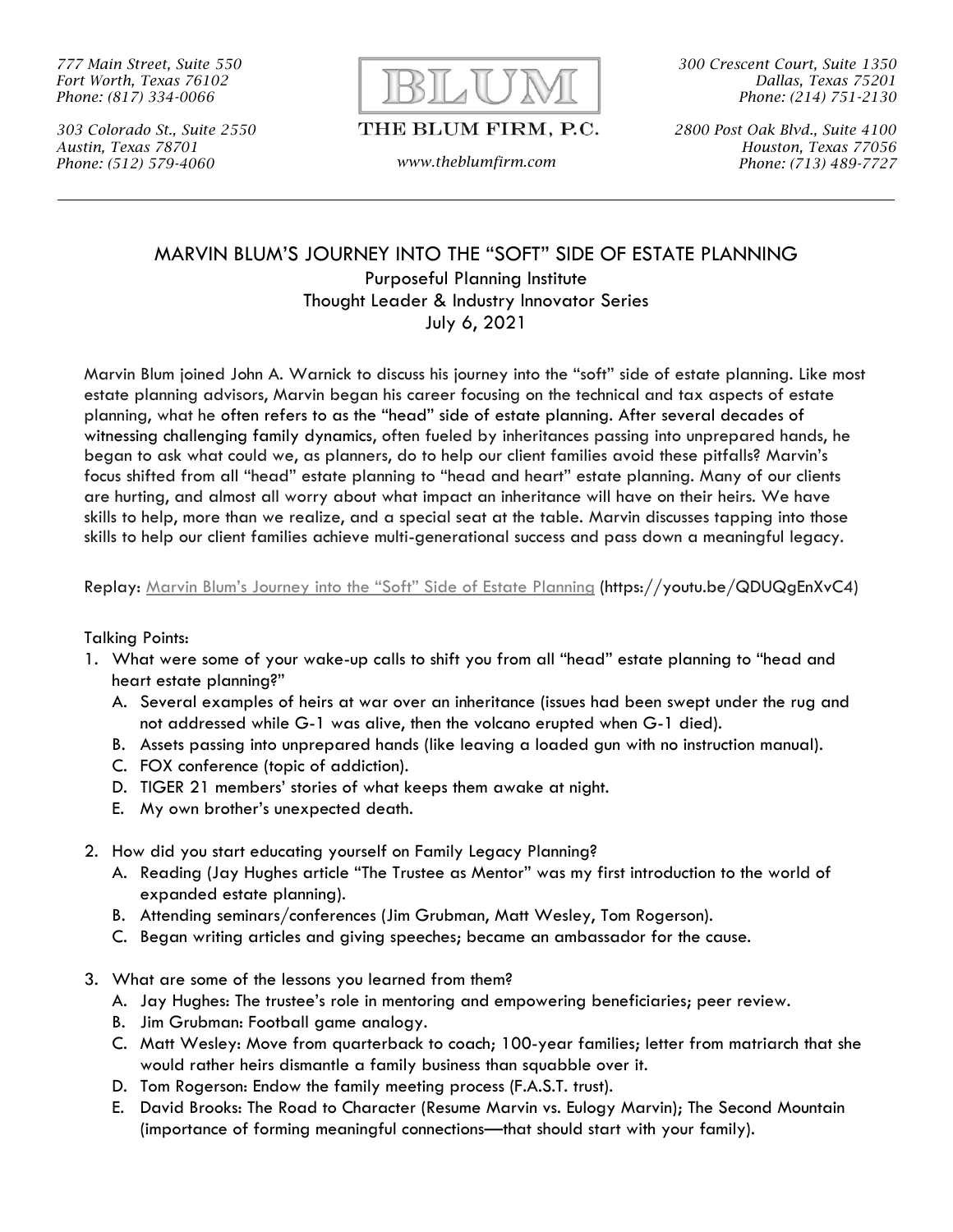- 4. Tell us about your weekly email series on Family Legacy Planning.
	- A. Our way of celebrating The Blum Firm's 40th anniversary.
	- B. "Soft" topics (aka "qualitative," "holistic," "heart," "family governance").
- 5. What is the number one piece of advice for families seeking to avoid "shirtsleeves to shirtsleeves in 3 generations?"
	- A. Plan the first family meeting (the first one is the hardest).
	- B. Then embark on regular family meetings aimed at (1) building communication and trust, and (2) educating heirs so they will be responsible inheritors.
	- C. Don't go it alone. The patriarch should be a participant. Bring in a facilitator to guide the process.
- 6. What role can estate planning advisors play?
	- A. We have skills we don't realize that we're not fully utilizing.
	- B. We have a special seat at the table; if we don't bring it up, who will?
	- C. Chris Erblich's advise when things get tense: Respond with love.
	- D. Conduct pre-meeting interviews to identify hot topics; place them in the "parking lot" when they come up and address them later, so as not to de-rail the process; stay initially focused on commonalities and positivity.
	- E. Provide objective guidance.
	- F. Form a committee of outside advisors and educate heirs on importance of outside advisors (or else statistics show most advisors get replaced when G-1 dies).
- 7. Why is it important to preserve stories of family heritage?
	- A. Research shows it builds self-esteem.
	- B. Great tool at a family meeting to tell these memories.
	- C. Stories of ancestors' resilience can help when an heir faces obstacles in life.
	- D. Blum's own stories of 4 immigrant grandparents who barely escaped Hitler and came to America with "only the knowledge between their ears" ("What you put into your mind, no one can take away from you.")
- 8. What the most neglected area of estate planning?
	- A. Business succession planning.
	- B. "Indispensable" owners (Charles de Gaulle: "Cemeteries are full of indispensable people.")
- 9. What role can philanthropy play in family legacy planning?
	- A. Laboratory for decision-making, investing, giving back.
	- B. Family "glue," especially after G-1 is gone.
- 10. Why is a "Family Mission Statement" important and do you have one?
	- A. Guidepost for all discretionary decisions.
	- B. Keeps family grounded and bonded.
	- C. Blum family: Relationships, productive work, spirituality (something that gives life meaning).
- 11. What impact has COVID-19 had on Family Legacy Planning?
	- A. Awareness of mortality.
	- B. Awareness of family dysfunction.
	- C. Convenience of Zoom for family meetings.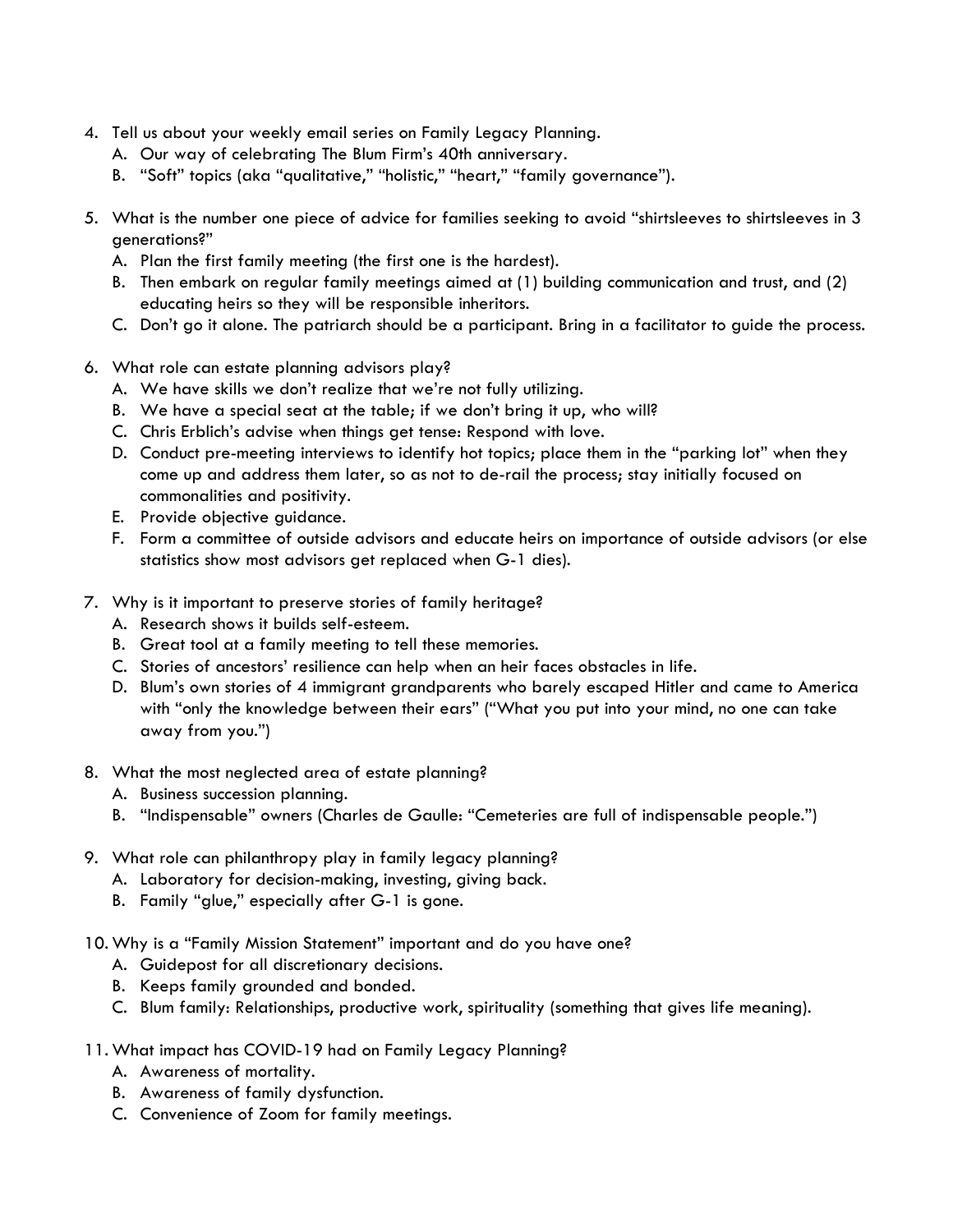- D. Time to focus on your legacy and a write a Legacy Letter.
- 12. What is a Legacy Letter?
	- A. "Ethical Will," or "Love Letter" to future generations of your family.
	- B. Values, lessons, important events, information on ancestors, long-term dreams and aspirations for your family.
- 13. Can you share some Family Legacy Planning stories from your practice?
	- A. Oil & gas client who died unexpectedly—disarray; then widow embarked on annual family meetings to keep the family connected.
	- B. His business partner who learned from that and chose a successor to "ride around in the truck" with him for a few years before his death from an accident.
	- C. Founder who wanted the first meeting to be a financial overview.
	- D. Patriarch who wanted to tell of his successes, but kids wanted to hear of his mistakes and lessons learned.
- 14. Where are you now in growing this part of your practice?
	- A. It's a work-in-progress.
	- B. Trying to figure out how to create in clients a "sense of urgency," similar to how they feel about saving taxes.